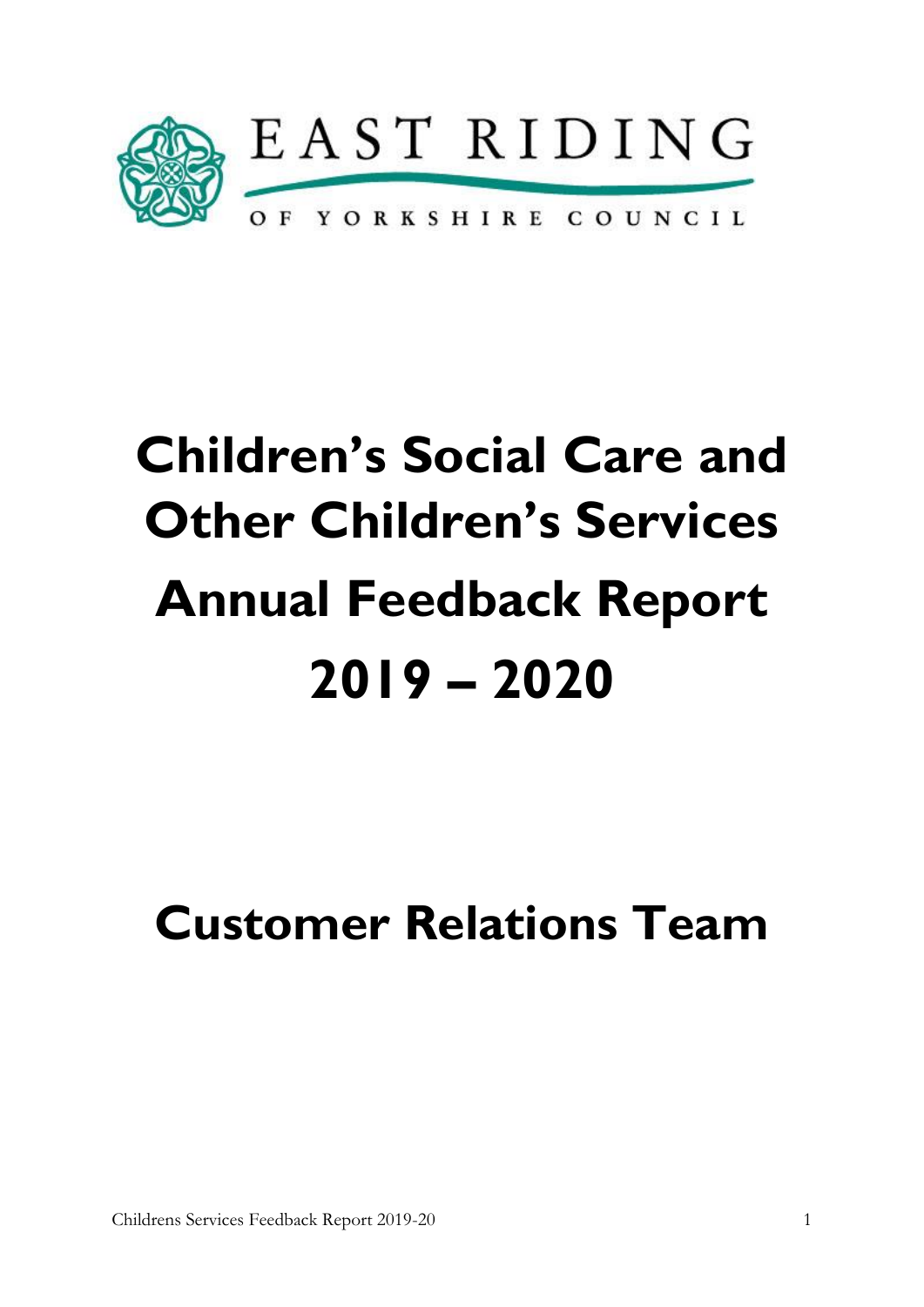# **Contents**

|                                               | Page            |
|-----------------------------------------------|-----------------|
| <b>Introduction</b>                           | 3               |
| <b>Compliments</b>                            | 4               |
| <b>Complaints</b>                             | 7               |
| <b>Local Resolution - Team Solution</b>       | 8               |
| <b>Complaints - Other Children's Services</b> | $\overline{10}$ |
| <b>Complaints - Children's Social Care</b>    | 15              |
| <b>Subject Access Requests</b>                | 19              |
| <b>Freedom Of Information Requests</b>        | 19              |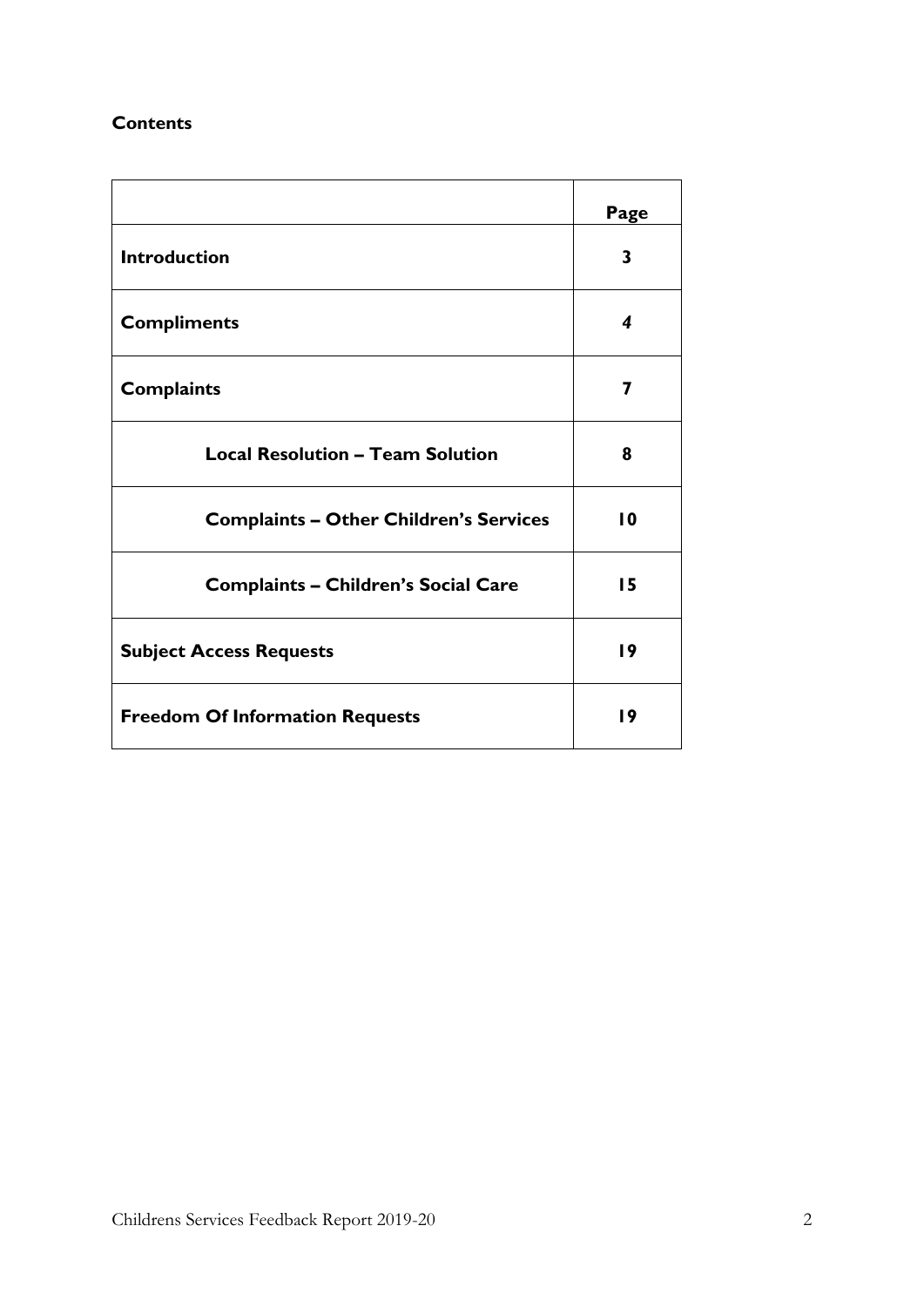#### **Introduction**

It is a statutory requirement of the **Children Act 1989 Representations Procedure (England) Regulations 2006** and the **Local Authority's Feedback policy** that the local authority publishes an annual report providing information regarding children services complaints and representations. These are the 'Regulations' referred to throughout this report.

East Riding of Yorkshire Council children services welcome complaints, compliments and comments as a way of improving service delivery to children and their families.

This report provides information about complaints and representations made relating to children's social care and other children services under the Regulations during the twelve month period 1 April 2019 to 31 March 2020, and includes comparisons to previous year's activity. In addition the report includes information relating to children services Subject Access Requests (SAR) and Deceased Information Requests (DIR), and Freedom of Information Requests (FOI).

All timescales for complaints referred to within this report are in working days.

The customer relations team oversees the management of complaints and representations, SAR, DIR and FOI requests for children and adult services for the local authority, following the above mentioned Legislation / Regulations.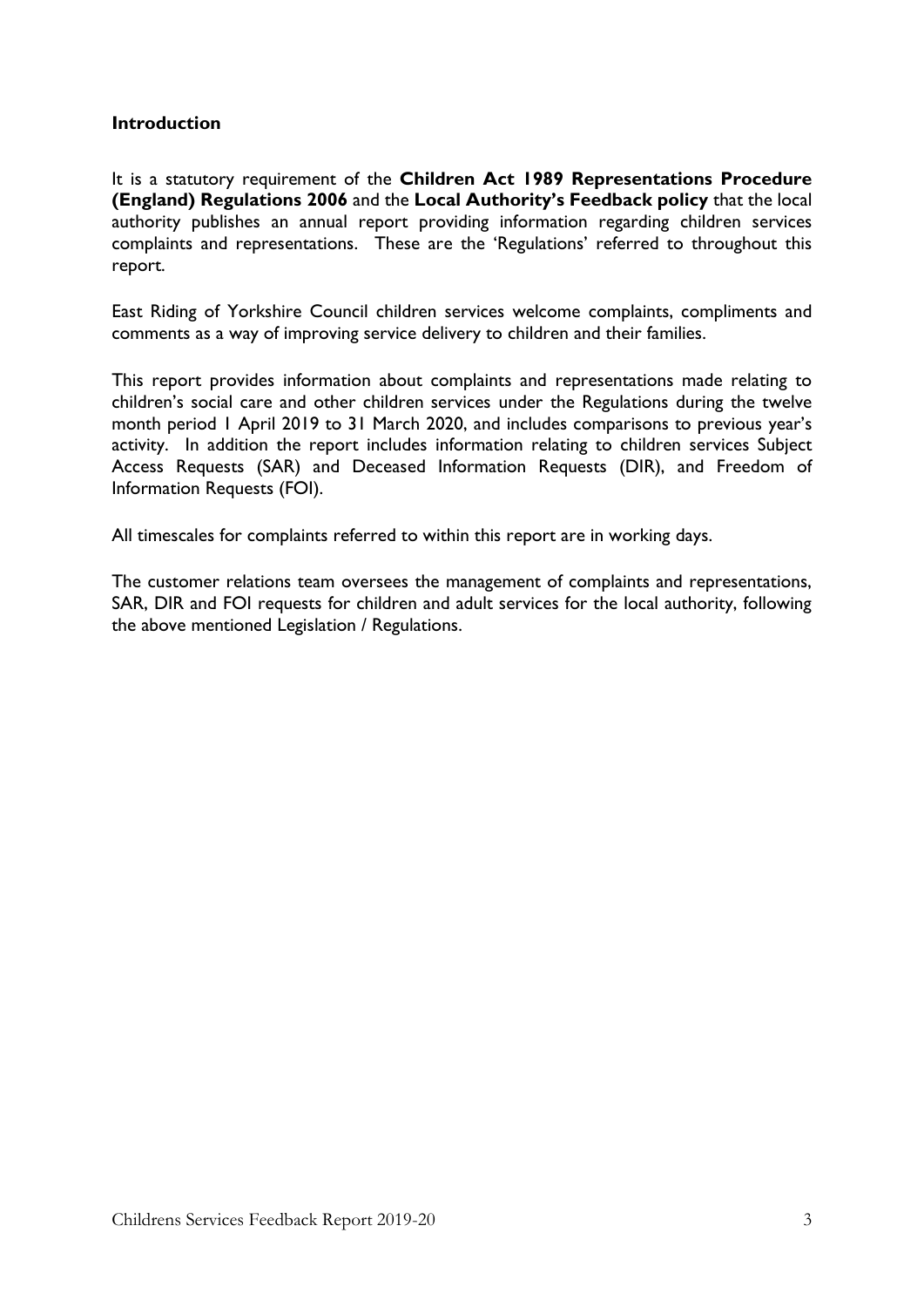# **Compliments**

119 compliments were received in children services in 2019/20, an increase on 101 received in the previous year 2018/19 and 85 in 2017/18.

8 compliments were received for Children's Social Care Services in 2019/2020 compared with 13 compliments in 2018/19 and 21 in 2017/18.

111 compliments were received for other children's services in 2019/20. This is an increase on the 88 compliments received in 2018/19 and 64 in 2017/18. The number of compliments received across Children's Services continues to consistently outnumber the number of complaints received year on year.

There was an 80% increase in compliments received during the first month period of the COVID-19 pandemic compared to the previous year. Compliments received acknowledge thanks for the hard work of individuals who it was felt went above and beyond expectations to ensure that services were provided during the pandemic*.* Learning is taken from compliments received in the same way as that of complaints, compliments are recorded and the learning used to influence and promote best practice across the service.

|                           |                                             | 2019-2020      | 2018-2019      | 2017-2018      |
|---------------------------|---------------------------------------------|----------------|----------------|----------------|
|                           |                                             | (119)          | (101)          | (85)           |
|                           | Youth & Family Support Service              | $\overline{2}$ |                | 4              |
|                           | Family Information Service Hub /            |                |                |                |
|                           | <b>SENDIAS</b>                              | 45             | 45             | 20             |
|                           | <b>Education Welfare Service &amp; VCET</b> | 5              | $\overline{2}$ | $\overline{2}$ |
| Other Children's Services | Portage                                     |                |                | 4              |
|                           | Early Years & Family Support Service        |                |                |                |
|                           | <b>Children's Centres</b>                   | 37             | 9              | 27             |
|                           | <b>Customer Relations Team</b>              | 6              |                |                |
|                           | <b>SaPTS</b>                                | $\overline{2}$ | 3              |                |
|                           | SEND (EHC team)                             | $\overline{9}$ | $\overline{5}$ | $\overline{2}$ |
|                           | <b>Children's Disability Team</b>           |                |                | $\overline{2}$ |
|                           | <b>Pupil Services/Admissions</b>            | $\overline{2}$ |                |                |
|                           | 0-25 Team                                   | $\overline{2}$ | $\mathsf{I}$   |                |
|                           | <b>Education Psychology</b>                 |                |                |                |
|                           |                                             |                |                |                |
|                           | <b>Children's Safeguarding Teams</b>        | 5              | 2              | $\mathbf{I}$   |
| Social Care<br>Children's | <b>Looked After Children Teams</b>          |                |                | 2              |
|                           | <b>Fostering and Adoption</b>               | $\overline{2}$ |                | 6              |
|                           | Participation and Rights Team               |                |                |                |
|                           | Residential                                 |                |                |                |
|                           | <b>Family Contact Service</b>               |                |                |                |
|                           |                                             |                |                |                |
|                           | Total                                       | <b>119</b>     | 101            | 85             |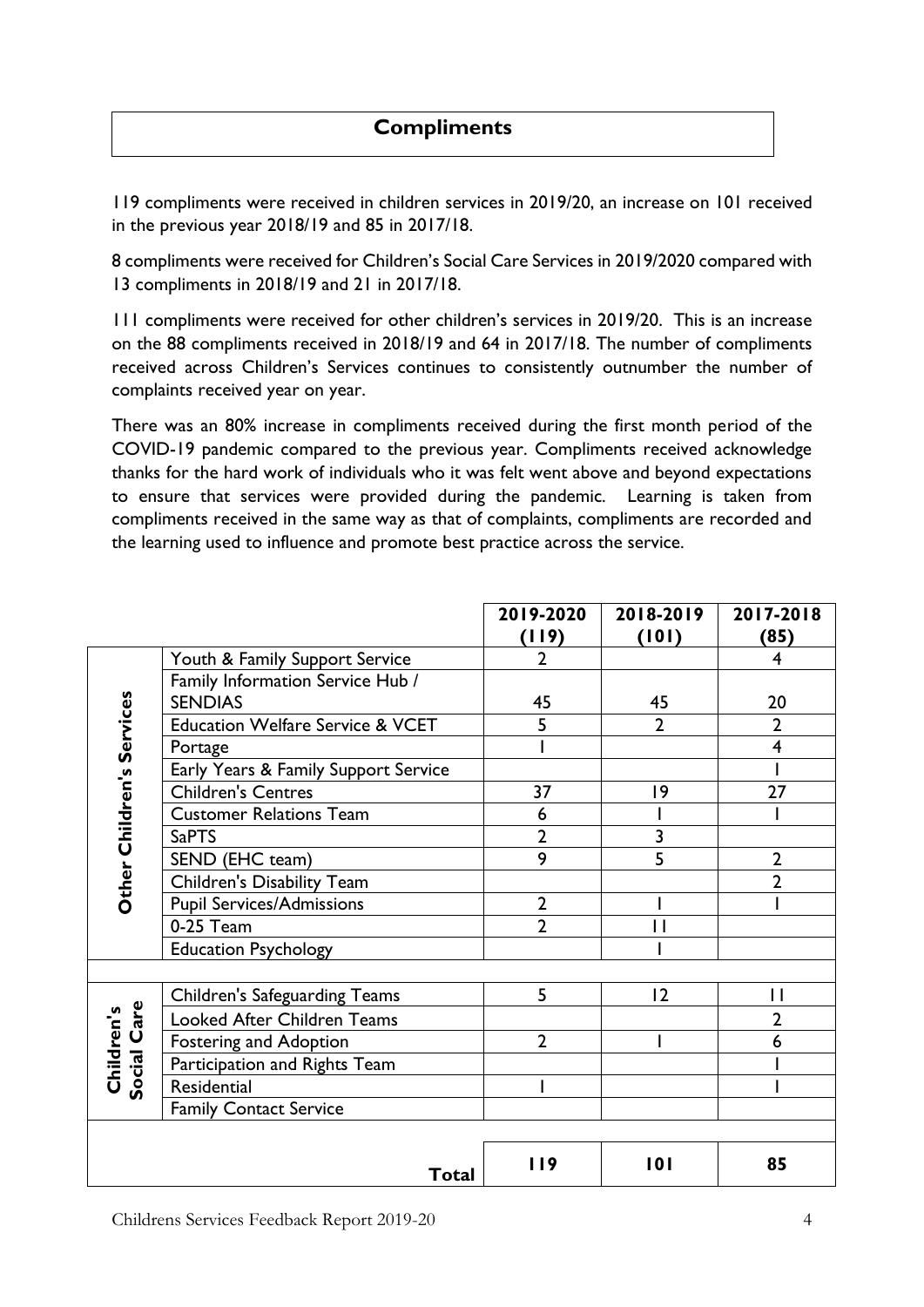The number of compliments received remains high and continues to be significantly higher than the number of complaints received.



#### A sample of compliments received are detailed below:

Other children's services:

*"To the School Admission Team: Just like to say a Thankyou to you all for helping with a place, we got a place and we're over the moon."*

*"Customer service has been exceptional. He is polite, his customer relations over the phone is welcoming. He is honest, open and transparent. He answered my questions with ease in a professional manner. Nothing was too much trouble."*

*"The impartial support has got things back on track with the school and parents."*

*"I would like to say that I have found the EHCCO extremely competent and efficient. She is helpful and knowledgeable."*

*"Thank you for sorting out my anger problems."*

*"Thanks to EHCCO for support. He was positive, professional, knowledgeable, caring, non-judgmental and dedicated."*

*"Many thanks to SENDIASS for all the support given in making a decision around requesting a personal budget."*

*"Thanks from SENCO for advice, support and guidance including training for staff."*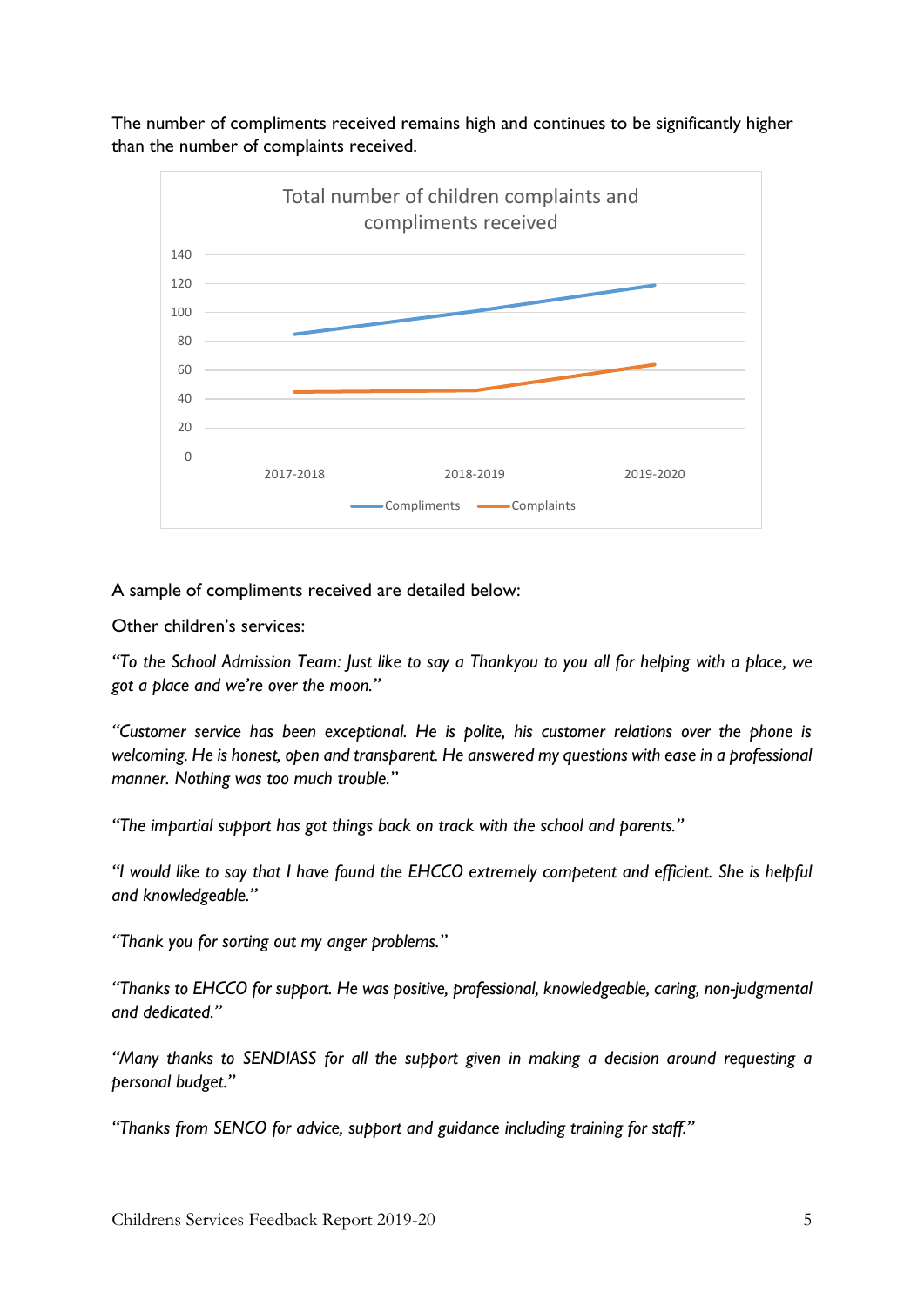*"I would like to thank you for the support you gave to staff and pupils yesterday, it was very much appreciated. This is an excellent service."*

*"Thank you for all your support over the telephone. With this knowledge we now feel empowered to know we are not alone on this journey to ensure our son gets his needs and rights met".*

Children's social care:

*"Jenny was an amazing social worker - I am very happy with the work she has done with my boys"*

*"thank you to you for all the help and support you gave them when completing the forms and paperwork for their Grandson's passport and help with their direct payments. Your support was invaluable and they really appreciate everything you did to help them."*

*"Thanks all the staff at The Croft for looking after her and helped her get her life back on track and helped her get a good education"*

*"Thank you ever so much for your, help we really appreciate it"*

*"Thank you email from \*\*\*\* for Liz Garner is support provided to his family in regard to son"* 

*"thanks to Jane and Martyn for their work, but also wanted to thank Ruth as she recognised the amount of work she had done before it was agreed that we would reinvestigate." "It has been a long and difficult journey but I think we have a positive outcome and some learning that we can apply to other cases in the future:*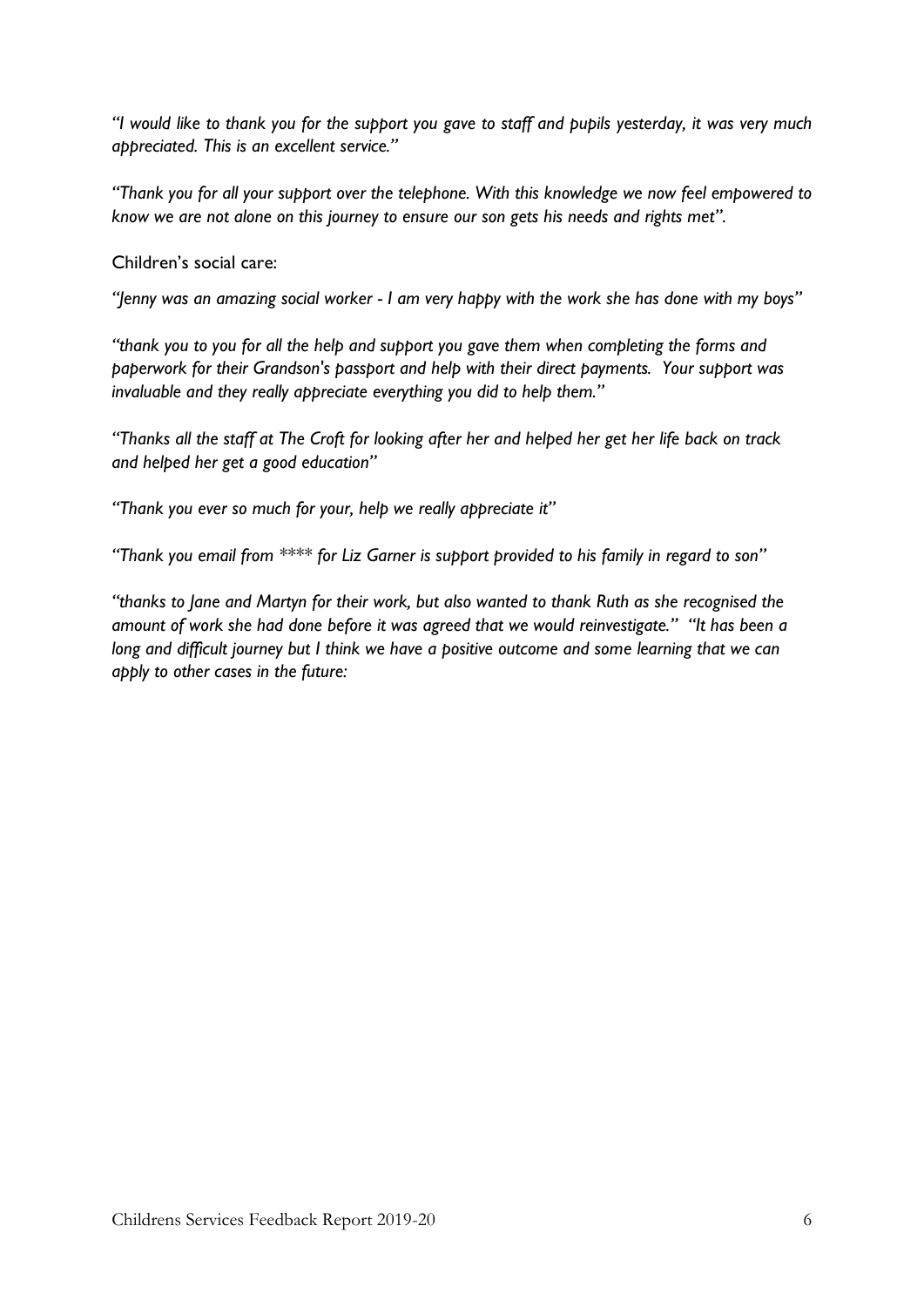# **What is a Complaint?**

A complaint can be generally defined as an expression of dissatisfaction or disquiet, which requires a response. Complaints can be made in person, by telephone, letter or email, or through an advocate.

Officers from local authority services will always look for opportunities to effectively resolve concerns raised, as a positive alternative for the service user to entering a formal complaints process.

Complaints about Children's Social Care are addressed via Children Act 1989 Representations Procedure (England) Regulations 2006 and complaints about other children's services are addressed via the local authority's corporate feedback policy.

A person is eligible to make a complaint under the procedure where the local authority has a power or duty to provide or secure a service; which includes a service provided by an external provider acting on behalf of the local authority.

A complaint can be made by the representative, parent carer of the child or young person. Anyone can complain who is affected (or likely to be affected) by the actions, decisions or omissions of the service that is subject to a complaint.

Children and young people in East Riding of Yorkshire known to Children's Social Care services can be supported in making a complaint by officers from the Children's Rights and Participation Team, who can provide an advocacy service.

Concerns raised are recorded at two levels, local resolution and complaint:

• **Local resolution** – *contacts to the customer relations team not progressing to a complaint* where the customer relations team / relevant team manager will aim to resolve concerns raised, with the agreement of the complainant rather than entering the longer, formal complaint process. This level results in teams using the '*team solution'* form to capture how concerns have been resolved and what lessons have been learned

#### • **Other children's services formal complaint**

**Stage 1** - The complaint is allocated to an investigating officer within the relevant service who will investigate and respond to the complainant within 10 working days (20 working days for complex cases) as a stage one investigation. If the complainant is unhappy with the response to their stage 1 complaint, they have 30 days in which they can ask for their complaint to be considered by the director of Children, Families and schools at stage 2. **Stage 2** - Is another opportunity to consider the complaints and to examine the accuracy of the stage 1 response. The director will respond within 10 working days.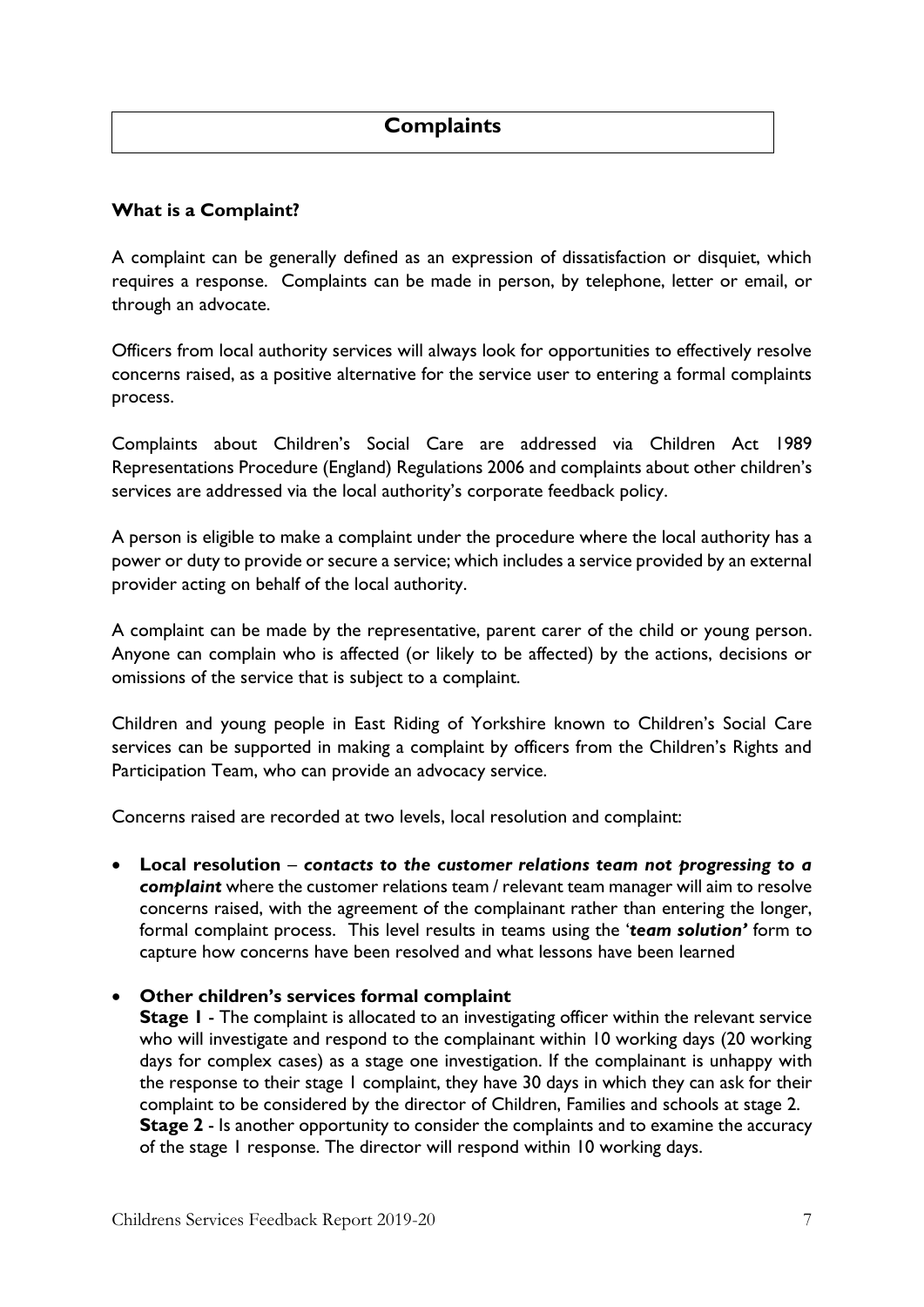### • **Children Social Care Formal complaint**

**Stage I** – This is the most important stage of the Children Social Care complaints procedure as it is an attempt to address the complaint as quickly and informally as possible at a local level. Complaints at Stage 1 should be responded to within 10 working days, with an extension of a further 10 days where necessary.

**Stage 2** – a complaint usually progresses to this stage if the complainant is dissatisfied with the findings of Stage 1. This is a more in depth investigation conducted by a senior officer and an external Independent Person. The findings of this investigation are adjudicated by a senior manager in Children's Services. Complaints at Stage 2 should be responded to within 25 working days, although in certain cases this can be extended up to 65 days if the complaint is more complex or there are unexpected delays.

**Stage 3** – If the complainant remains dissatisfied then the complaint can progress to this stage, the Review Panel, made up of three Independent People. The Review Panel make recommendations to the Director of Children, Families and Schools who then makes a decision on the complaint and any action to be taken. The timescales for this stage are:

- o Review Panel to be convened within 30 days
- o The Panel's report to be produced within 5 days of the panel
- o The Local Authority's response to be produced within 15 days of receiving the Panel's report

If the complainant remains dissatisfied with the complaint response, then they can refer the matter to the Local Government Ombudsman (LGO), who is empowered to investigate where it would appear that the local authority's own investigations have not resolved the complaint. Complainants can refer their complaint to the LGO at any time, although the Ombudsman would normally refer the matter back to the local authority to be considered under the appropriate complaint procedure first before getting involved.

#### **Local Resolution - Team Solutions**

At the outset the approach taken is to actively seek opportunities for alternative resolution or remedy when concerns are first raised. Team solutions are those concerns which have been raised with the Customer Relations Team as a formal complaint but handled successfully through the concerns being forwarded to the relevant team manager for resolution. Where service users remain dissatisfied with the resolution, they can request their concerns are escalated to a formal complaint.

|                                         | 2019-2020 | 2018-2019 2017-2018 |     |
|-----------------------------------------|-----------|---------------------|-----|
| Team solution children's social care    | ררו       | 98                  | 26  |
| Team solution other children's services | 58        |                     | 68  |
| <b>Total team resolutions</b>           | 180       | 159                 | 194 |

The number of concerns handled at local resolution level remains consistently high.

Children services have consistently achieved a high level of success at resolution where in the first instance resolution is being attempted by the relevant team manager, particularly in relation to the team solutions where the concerns raised were requested progress through the formal complaint process. There is a high level of resolution achieved through the team solution approach with only a few escalating into the formal complaints process.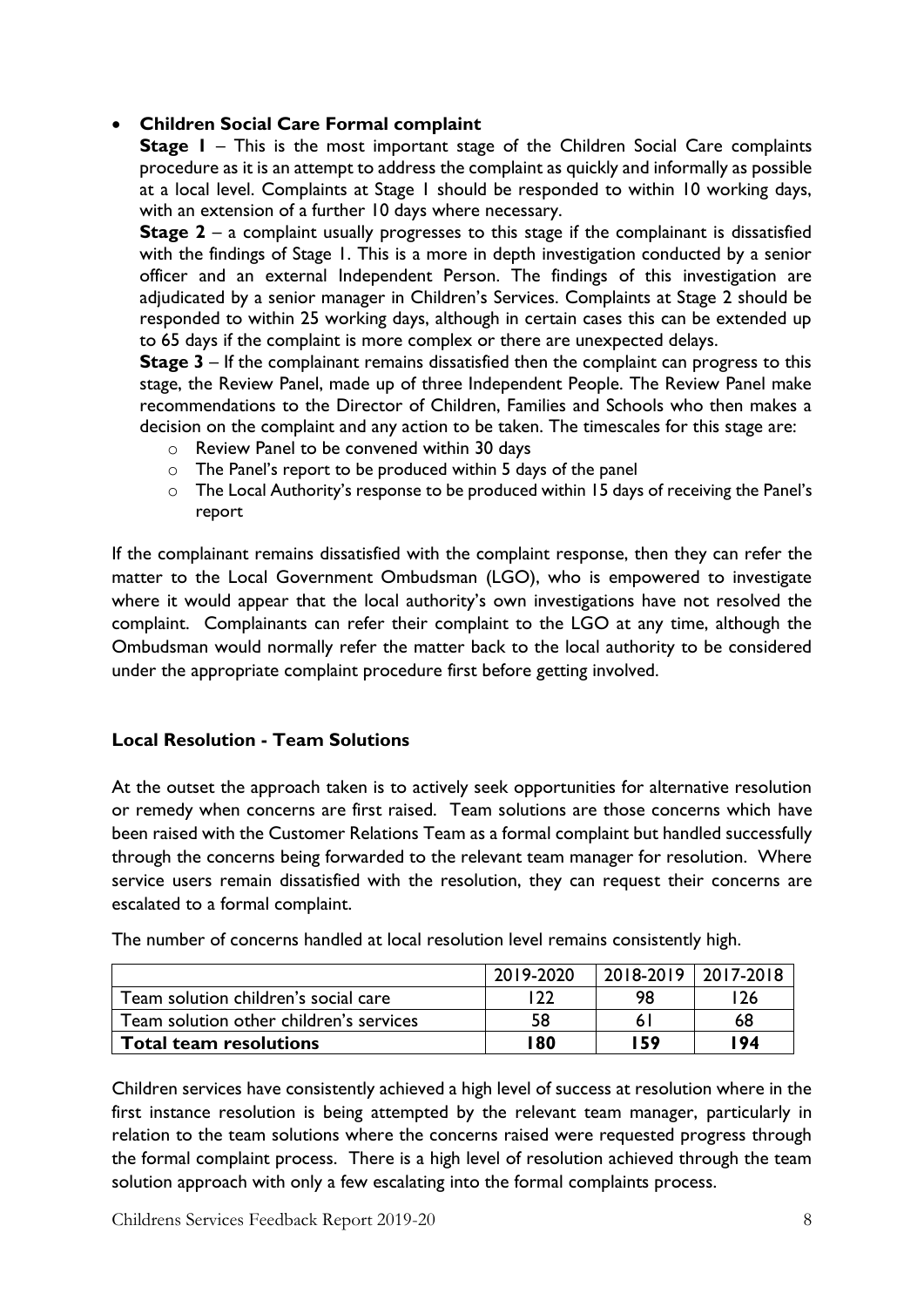|                                      | 2019-2020 | 2018-2019 | 2017-2018 |
|--------------------------------------|-----------|-----------|-----------|
| Team solutions                       | 180       | 159       | '94       |
| Number escalated to formal complaint |           |           |           |
| Percentage resolved at team solution | 91%       | 97%       | 96%       |

# **Breakdown by area**

| Area                    | <b>Team</b>                                 | 2019-2020               | 2018-2019               |
|-------------------------|---------------------------------------------|-------------------------|-------------------------|
|                         | Youth & Family Service                      | $\overline{2}$          | 3                       |
|                         | The Hub                                     |                         | $\overline{2}$          |
|                         | <b>SEND</b>                                 | 36                      | 35                      |
| Other children services | <b>School's Music Service</b>               | L                       |                         |
|                         | <b>School Admissions</b>                    | 6                       | $\overline{4}$          |
|                         | <b>SaPTS</b>                                |                         |                         |
|                         | Pupil transport                             |                         | $\overline{2}$          |
|                         | <b>Inclusion Access</b>                     | I                       |                         |
|                         | <b>FISH</b>                                 | I                       | I                       |
|                         | <b>Education Welfare Service &amp; VCET</b> | $\overline{3}$          | $\overline{\mathbf{3}}$ |
|                         | <b>Education Psychology</b>                 |                         | $\overline{2}$          |
|                         | Early Years                                 |                         | Ī                       |
|                         | <b>Children's Centres</b>                   | $\overline{\mathbf{4}}$ | 5                       |
|                         | 0-25 Team                                   | $\overline{3}$          | $\overline{\mathbf{3}}$ |
|                         |                                             |                         |                         |
|                         | Wolds & Dale CST                            | 9                       | 5                       |
|                         | South Holderness CST                        | 4                       | 15                      |
|                         | Safeguarding team                           | $\mathbf{I}$            | I                       |
|                         | Pathway                                     | $\overline{\mathbf{3}}$ |                         |
|                         | North Holderness CST                        | $\overline{7}$          | 6                       |
|                         | <b>Independent Chairing Service</b>         | T                       |                         |
| Children's Social Care  | <b>Looked After Children Teams</b>          | 9                       | 9                       |
|                         | Haltemprice CST                             | 4                       | 2                       |
|                         | Goole CST                                   | $\overline{1}$          | 2                       |
|                         | Fostering                                   | $\overline{2}$          | $\overline{2}$          |
|                         | <b>ERCSP</b>                                | $\overline{2}$          |                         |
|                         | <b>EHASH</b>                                | 5                       | 5                       |
|                         | <b>Childrens Home</b>                       |                         | $\overline{2}$          |
|                         | <b>Children Participation Rights</b>        |                         | T                       |
|                         | <b>Bridlington CST</b>                      | 4                       | 16                      |
|                         | <b>Beverley CST</b>                         | 20                      | $\overline{0}$          |
|                         | Adoption                                    |                         | $\overline{2}$          |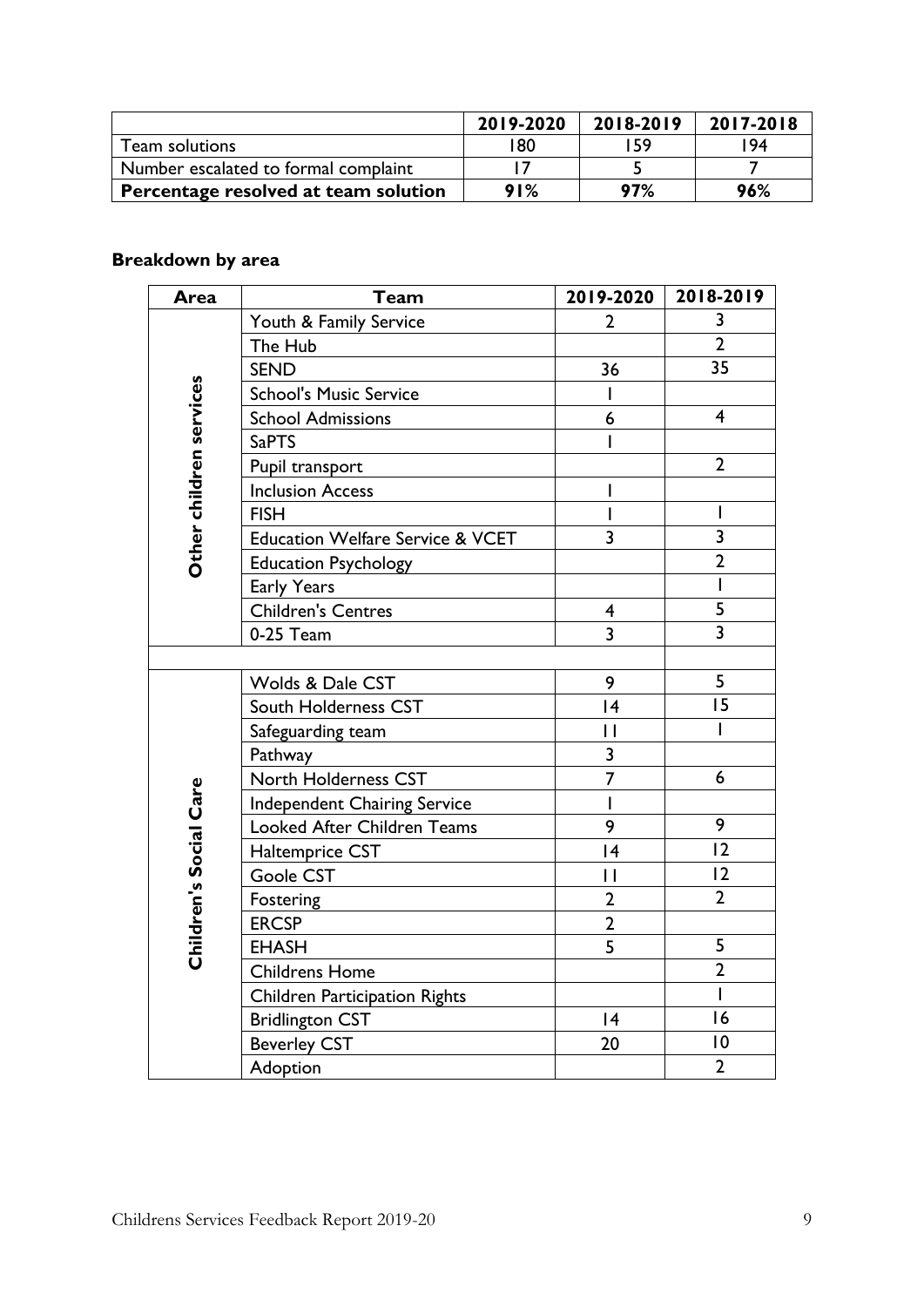#### **Breakdown by category**

| <b>Category</b>          | 2019-2020      |
|--------------------------|----------------|
| Communication            |                |
| Poor Quality Service     | 81             |
| Professional practice    |                |
| Safeguarding             | $\mathfrak{p}$ |
| Service inappropriate    | $\mathfrak z$  |
| Service not provided     |                |
| Service provision        | 61             |
| Staff attitude/behaviour | 18             |
| Other                    |                |

The majority the contacts received by the customer relations team related to concerns about poor service provision or quality of service received. Further analysis showed there were a number of contributing factors / recurring themes that resulted in dissatisfaction with the service experienced or received:

- Lack of, or poor communication by professionals workers not returning calls or replying to emails
- Issues with transparency workers not being clear or ensuring there is mutual understanding
- Complainants disagreeing with professional judgements made within Assessments and Child In Need plans
- Timeliness of assessing the needs of the family / not meeting the deadline for completing assessments
- Staff not sharing assessments or reports with absent parents
- Complainants without parental responsibility feeling safeguarding services are not taking any notice of their safeguarding concerns
- Disagreement with decision making / perceptions of staff conduct
- Complainant are in the process of private matters raising disagreement with judgements made with section 7 or section 37 reports

#### **Complaints**

#### **Other children's services complaints**

38 new complaints were received for other Children's Services during 2019/20. This was a 58% increase in the number of new complaints received in 2018/19 (24). A total of 41 complaints were handled during 2019/20 which is a 24% increase on the previous year. Three cases transferred in from the previous year 2018/19. There was an increase in the number of complaint investigations completed during 2019/20, with more complaints being resolved at Stage 1 than in 2018/19. Eight of the 41 complaints handled transferred to 2020/21.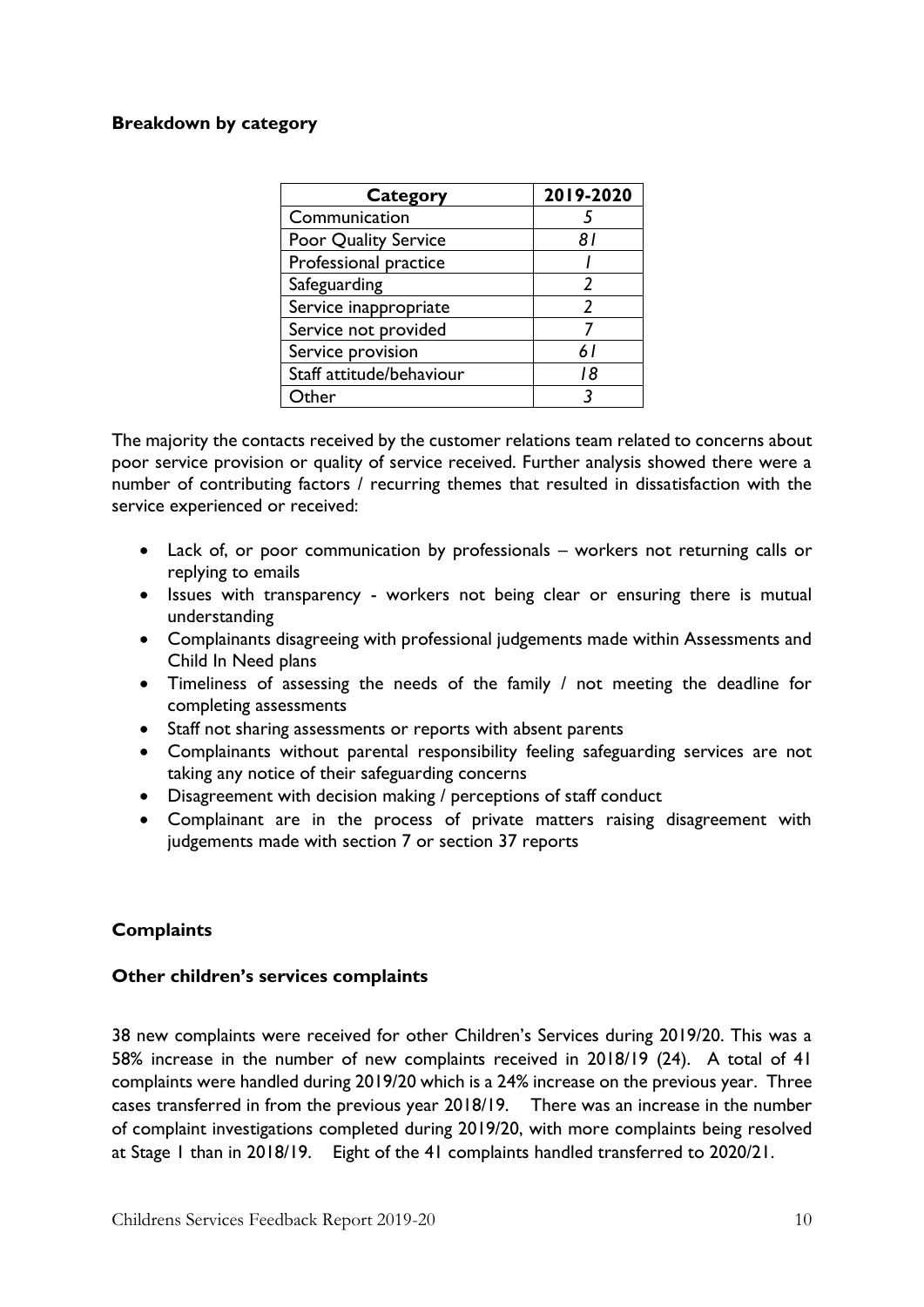During 2019/20 34 formal complaints investigations were concluded and completed, 22 complaints were resolved at Stage 1 (65%) and 12 resolved at Stage 2 (35%).

Seven complaints were still ongoing at the conclusion of 2019/20 and were transferred into 2020/21, three at Stage 1 and four at Stage 2.

For some complaints delays were experienced in concluding investigations during 2019/20. This was as a result of operational pressures due to the emergency response to flooding and the COVID-19 pandemic which resulted in a number of complaint investigations being suspended or delayed. That being said only one complaint was suspended as a direct result of the COVID-19 pandemic before the year end.

|                                             | 2019-2020       | 2018-2019 | 2017-2018      |
|---------------------------------------------|-----------------|-----------|----------------|
| Transferred from previous year              |                 |           |                |
| New complaints received                     | 38              | 24        | 20             |
| <b>Total complaints handled</b>             | $\vert 4 \vert$ | 33        | $\overline{2}$ |
| Total completed investigations              | 34              | 30        |                |
| At Stage 1                                  | 22              | 18        |                |
| At Stage 2                                  | 12              | ר ו       |                |
| Total complaints transferred into next year |                 |           |                |
|                                             |                 |           |                |
| % of complaints completed                   | 83%             | 91%       | 57%            |
| % of complaints transferred into next year  | 17%             | 9%        | 43%            |

#### **Complaints by area:**

| Area                                      | Team                                        | 2019-2020 | 2018-2019 | 2017-2018 |
|-------------------------------------------|---------------------------------------------|-----------|-----------|-----------|
|                                           | The Hub/0-25 team                           |           |           |           |
| <b>Other Childrens</b><br><b>Services</b> | <b>SEND</b>                                 |           | 32        |           |
|                                           | Improvement Advisory service (inc.          |           |           |           |
|                                           | Supply service)                             |           |           |           |
|                                           | <b>Inclusion Access</b>                     |           |           |           |
|                                           | <b>Education Welfare Service &amp; VCET</b> |           |           |           |
|                                           | <b>Children's Centres</b>                   |           |           |           |
|                                           |                                             |           |           |           |

#### **Nature of the complaints received in 2019/20 for other children's services:**

- 39 complaints were about poor quality service
- 2 complaints were about service provision

The most common theme for complaints raised in the year can be categorised as poor quality service. This includes complaints inclusive of the following:

- Delay in receiving information
- Education Health Care Plans not issued/reviewed within statutory timeframe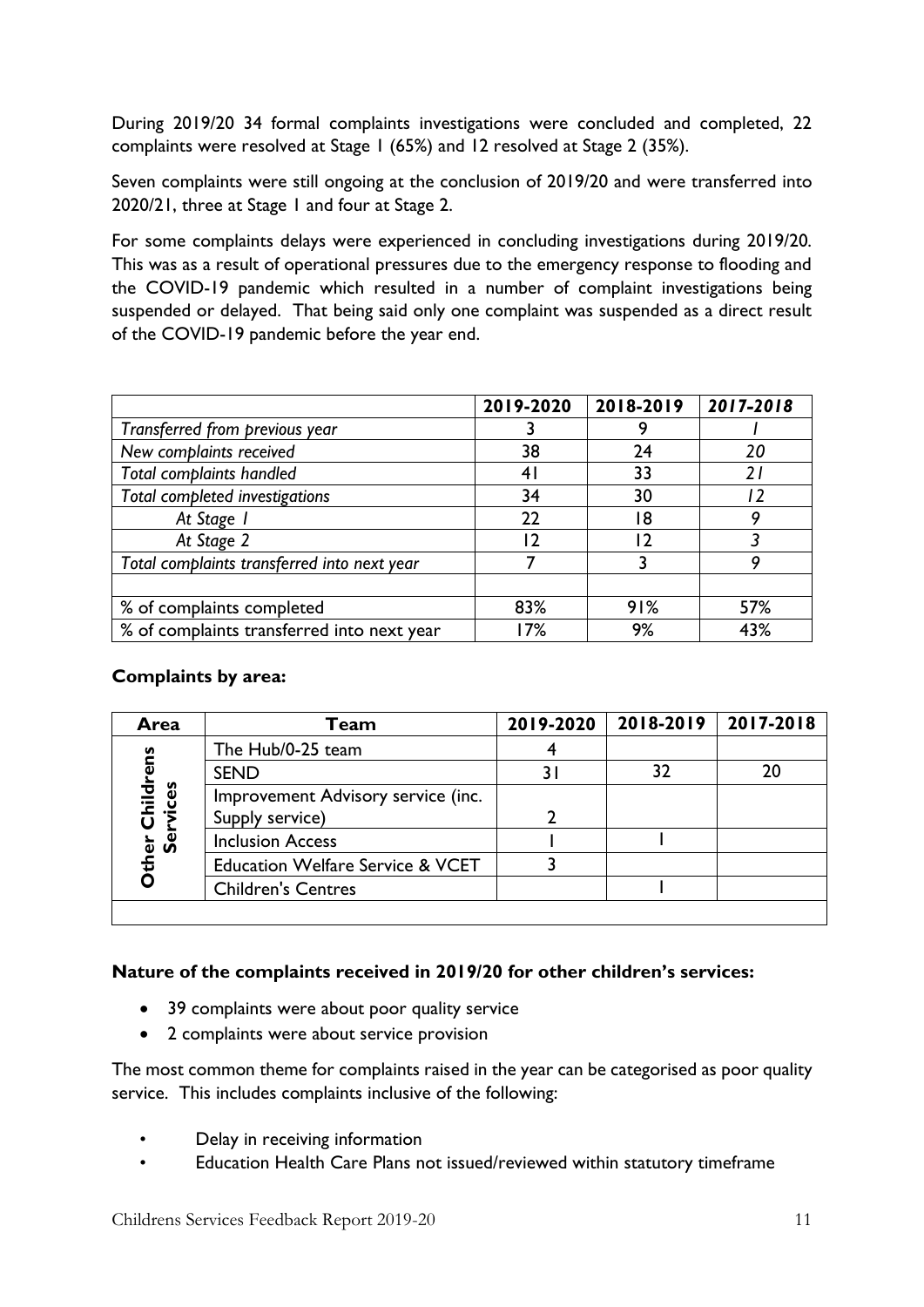- Information not being fully explained
- Not involved in meetings/decision making
- Accuracy of information
- Poor quality assessment
- Poor quality EHCP
- legislation, policy, procedure not followed
- Delays in decision making/commissioning process/panel

Some key issues raised include the following:

Statutory time frames:

- Plans not issued or reviewed within statutory timeframes. This delays provision and also denies the right to appeal to SEND Tribunal
- Amendments to plans not being made within statutory timeframe following reviews
- Limited understanding of SEN code of practice with regards to amendment timeframes

#### Commissioning:

- Failure to provide appropriate full-time education
- Failure to deliver provision specified in EHCP
- Limited understanding of panels in complex cases. Where requests should be presented
- Additional information being required for panel
- Delay in procuring sensory integration assessments
- Implication that decisions have already been made

#### Personal Budgets & Direct Payments:

- Information not being fully explained
- Staff knowledge of direct payments and personal budgets is limited
- Direct payment agreement not robust enough

#### Quality:

- Not being appropriately prepared prior to a meeting
- Not obtaining all evidence
- Not undertaking all assessments
- Inaccurate EHCP
- Use of 3rd party plan writing company

#### Communication:

- Not being respected, listened too and valued
- Not returning calls
- Views being challenged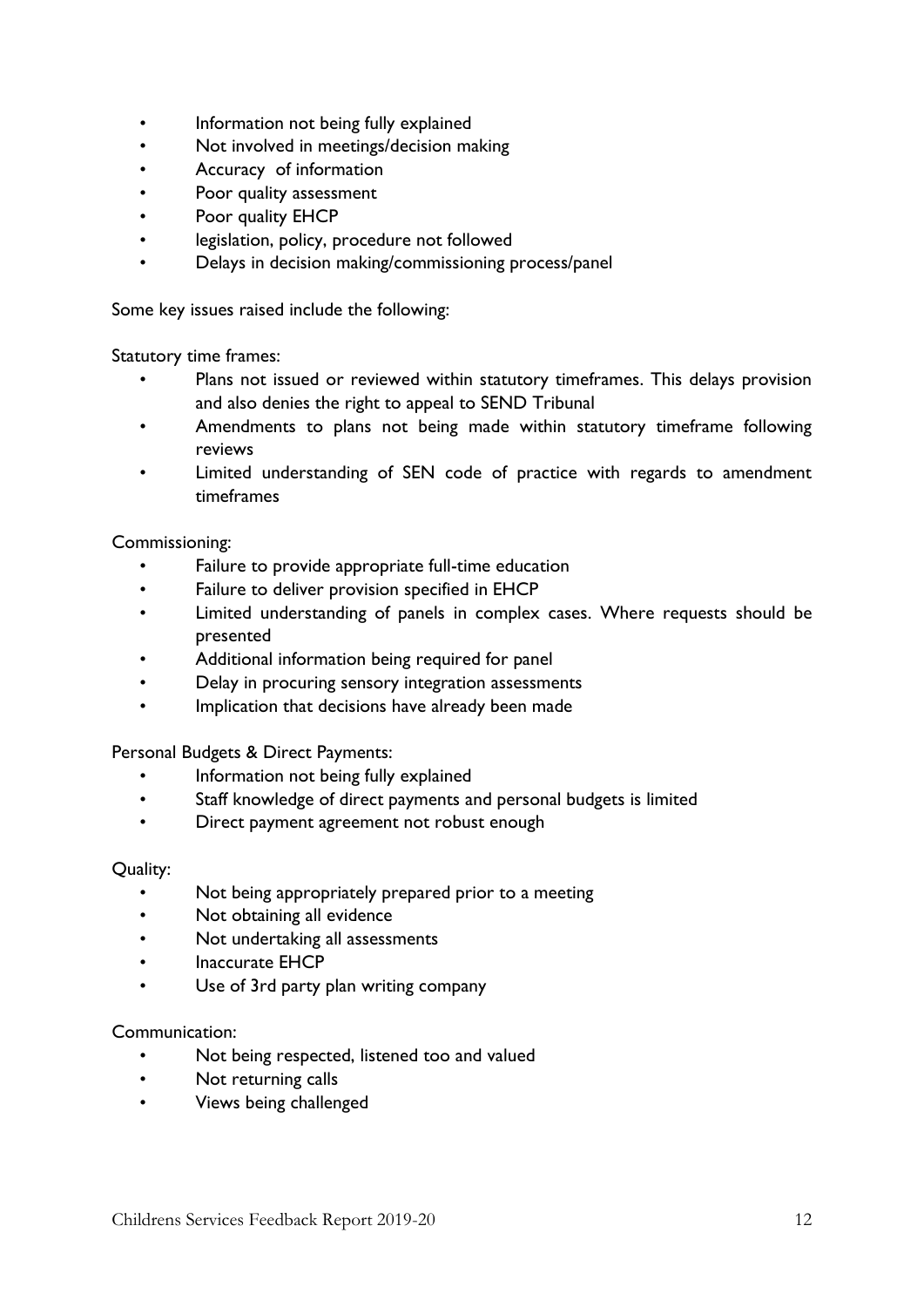# **Outcomes of other children's services complaint investigations:**

The table below shows the outcome of complaints following an investigation. The three main categories for classifying the outcome of a complaint are 'upheld', 'partially upheld' and 'not upheld.' Also included are the complaints which were inconclusive in their finding 'no finding' and those that were 'withdrawn.'

The 22 complaints successfully resolved at Stage 1 comprised of 87 parts, the 12 complaints that progressed to Stage 2 and were resolved, there were 62 parts. Overall there were 197 parts investigated at stage 1, including those that progressed to stage 2, the parts are detailed in the table below.

It is noted from the table below there has been a decrease in the percentage of complaints which were upheld or partially upheld, compared to the previous year.

|         |                  | 2019-2020      | %     | 2018-2019 | %   |
|---------|------------------|----------------|-------|-----------|-----|
|         | Not upheld       | 56             | 28.5% | 24        | 17% |
|         | No finding       | $\overline{2}$ | %ا    |           | 2%  |
| Stage I | Withdrawn        |                | 0.5%  |           | 2%  |
|         | Partially upheld | 29             | 15%   | 15        | 10% |
|         | Upheld           | 109            | 55%   | 98        | 69% |
|         | Not upheld       | 25             | 40%   | 25        | 31% |
|         | No finding       |                | 2%    | 3         | 4%  |
| Stage 2 | Withdrawn        | 0              | 0%    | 0         | 0   |
|         | Partially upheld |                | 11%   | 10        | 13% |
|         | Upheld           | 29             | 47%   | 42        | 53% |

70% of complaints were upheld or partially upheld at Stage 1; 28.5% of the complaints made at Stage 1 were not upheld. Lessons learnt from the complaints upheld have been fed back into the service area to ensure reflection and learning takes place.

The 62 parts of the twelve complaints investigated at stage 2 were made up of:

| Complaints                                                                    | Parts |
|-------------------------------------------------------------------------------|-------|
| carried forward at Stage 1 from 2018/19 that progressed to Stage 2 in 2019/20 | 20    |
| progressed from Stage 1 to Stage 2 in 2019/20                                 | 49    |
| carried forward at Stage 2 from 2018/19                                       |       |
| progressed straight to Stage 2 in 2019/20                                     |       |

At Stage 2 40% (25 of 62 parts) were not upheld, with a low number being upheld – 29 parts, 47%.

The data above demonstrates that whilst the number of complaints received in 2019/20 increased, a large proportion of complaints were successfully resolved at Stage 1 and of those that progressed to Stage 2 only a small proportion of decision making at stage 1 was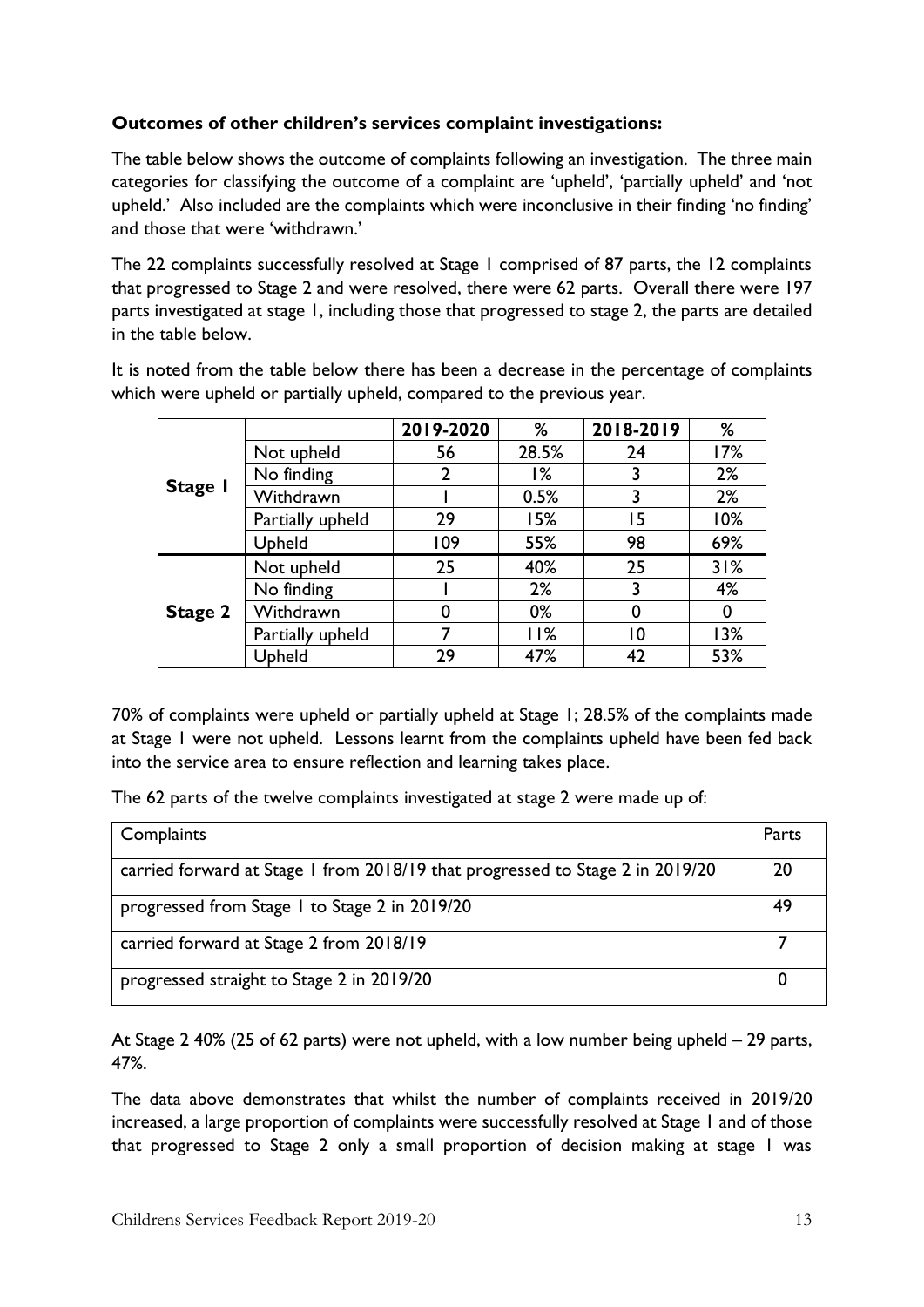overturned. This demonstrates the thoroughness and quality of the Stage 1 investigations and appropriateness of decision making.

#### **Other Children's Services complaint timescale performance:**

The statutory timescale for acknowledging complaints is 2 working days. In 2019/20 performance against this target was 87%, this is an improvement on the previous year of 74%.

Timescales for investigating a complaint through the Corporate Feedback policy are 10 working days (20 working days for complex cases) at stage one and 10 working days for the director's response to be shared with the complainant at stage two.

Performance against timescales is detailed below showing the number of complaint investigations completed at each stage:

| Days taken       | 2019-2020 Stage 1 | 2019-2020 Stage 2 |
|------------------|-------------------|-------------------|
| $> 20$ days      | 14                |                   |
| 11-20 days       | 14                |                   |
| 10 days or less  |                   |                   |
| Did not progress |                   |                   |

|                                           | 2019-2020 | 2018-2019 | 2017-2018 |
|-------------------------------------------|-----------|-----------|-----------|
| Other children services complaints within | 62%       | 27%       | 0%        |
| statutory times scales at Stage I         |           |           |           |
| Other children services complaints within | 16        | 27%       | 33.3%     |
| statutory times scales at Stage 2         |           |           |           |

It should be noted that whilst a high percentage of other children's services complaints were completed outside the statutory time scales, investigating officers will agree an appropriate timescales with the complainant reflective of the nature of the complaint. All stage two investigations were completed within the timescale agreed with the complainant.

#### **Improvement actions themes of other children's services upheld complaints:**

Where a complaint is upheld or partially upheld, often the investigating officer will make recommendations on how the service should improve to avoid a similar situation arising for another servicer user. These actions are shared with the complainant and a system is in place for recording and monitoring the actions agreed.

Themes are identified which are shared within the service to help prevent problems occurring in the future. Actions regularly identify the need for learning to be discussed with operational managers and shared wider in team meetings and additional training sessions were required.

Services experienced some capacity issues resulting in complaints about poor communication and failure to meet statutory time frames. The service recognised capacity issues and the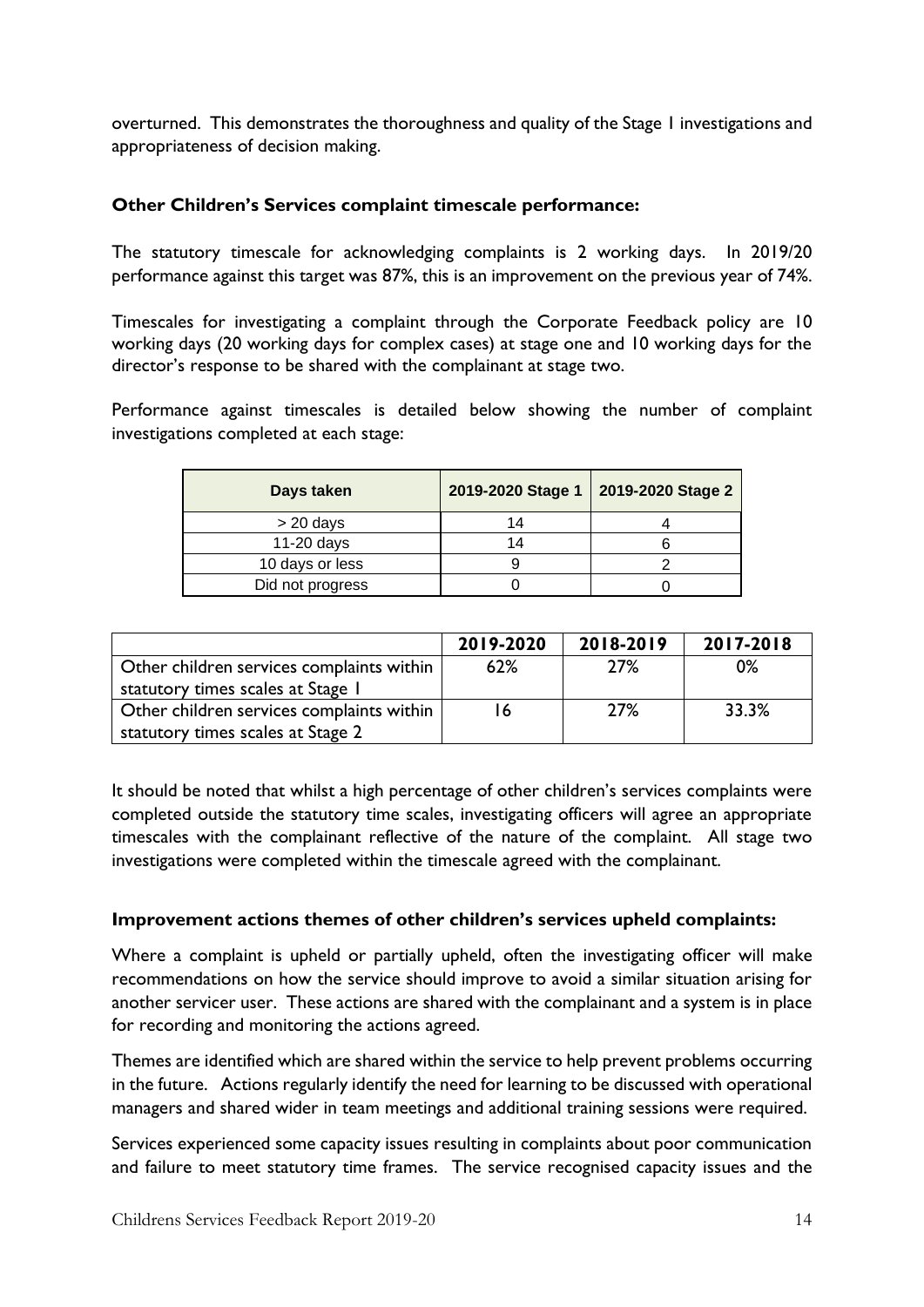teams continue to learn and training is an ongoing area for both new and existing staff. Training was already being delivered to teams with scheduled weekly sessions that cover a wide range of relevant areas. Training sessions have been provided, each Wednesday afternoon, on a range of subjects including: Plan writing, Code of practice – statutory timeframes, SEND legal discussion, Personal Budgets, Home to school transport, Data protection, preparing for adulthood, Local Offer, short breaks, sensory and physical teaching service, vulnerable children, SEND tribunal preparation, lessons learned from complaints and plan amendments.

#### **Children's Social Care complaints**

15 new complaints were received for children's social care during 2019/20. This was an increase in the number of new complaints received in 2018/19 (11).A total of 23 complaints were handled during 2019/20 which is a decrease of one on the previous year. Eight cases transferred in from the previous year 2018/19.

There was an increase in the number of complaint investigations completed during 2019/20 (18), with more complaints being resolved at Stage 1 than in 2018/19. 12 complaints were resolved at Stage 1 (67%) and 6 resolved at Stage 2 (33%).

Five complaints were still ongoing at the conclusion of 2019/20 and were transferred into 2020/21.

For some complaints delays were experienced in concluding investigations during 2019/20. This was as a result of operational pressures due to the emergency response to flooding and the COVID-19 pandemic which resulted in a number of complaint investigations being suspended or delayed. That being said only one complaint was suspended as a direct result of the COVID-19 pandemic before the year end.

|                                             | 2019-2020 | 2018-2019 | 2017-2018 |
|---------------------------------------------|-----------|-----------|-----------|
| Transferred from previous year              | 8         |           |           |
| New complaints received                     | 15        |           | 20        |
| Total complaints handled                    | 23        | 24        | 32        |
| Total completed investigations              | 18        |           | 9         |
| At Stage 1                                  | - 7       | q         |           |
| At Stage 2                                  | 6         |           |           |
| At Stage 3                                  |           | า         |           |
| Total complaints transferred into next year |           |           |           |
|                                             |           |           |           |
| % of complaints completed                   | 78%       | 58%       | 59%       |
| % of complaints transferred into next year  | 22%       | 42%       | 41%       |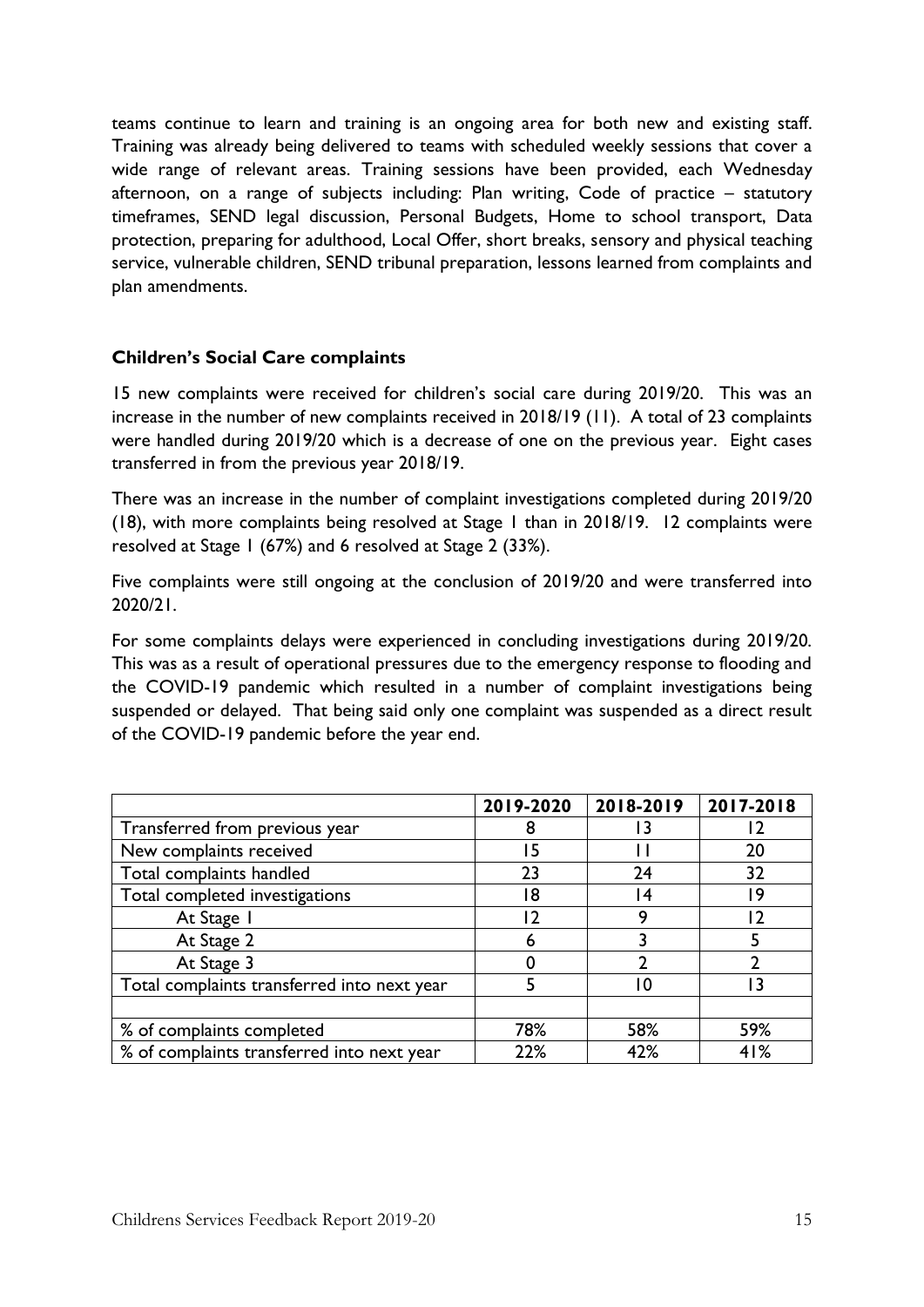# **Complaints by area:**

| Area         | Team                                              | 2019-2020 | 2018-2019 | 2017-2018 |
|--------------|---------------------------------------------------|-----------|-----------|-----------|
| Social       | Children's Social Care Safeguarding<br>Teams      |           |           | 4         |
|              | Pathway                                           |           |           |           |
| Children's 9 | Looked After Children Teams                       |           |           |           |
|              | Fostering and Adoption teams                      |           |           |           |
|              | <b>Children's Centre</b>                          |           |           |           |
|              | 0-25 team (now part of Children's<br>Social Care) |           |           |           |

# **Nature of the complaints received in 2019/20 children's social care:**

- 12 complaints were about poor quality service
- 10 complaints were about service provision
- 1 complaint was about staff conduct

The most common theses for complaints raised were about poor quality service and service provision. This includes complaints of the following:

- Failure to communicate effectively and professionally
- Issues regarding arrangements for contact with children and extended family
- Disputes regarding decision making
- Transition to new foster carers
- Disputes about information in family plans
- Poor co-ordination and administration of multi-agency meetings

# **Outcomes of complaint investigations:**

The table below shows the outcome of complaints following an investigation. The three main categories for classifying the outcome of a complaint are 'upheld', 'partially upheld' and 'not upheld.' Also included are the complaints which were inconclusive in their finding 'no finding' and those that were 'withdrawn.'

The 12 complaints successfully resolved at Stage 1 comprised of 45 parts, the six complaints that progressed to Stage 2 and were resolved, there were 47 parts. Overall, including those complaints that progressed to further stages, there were 63 parts investigated at stage 1 and 64 at stage 2, the parts are detailed in the table below.

|         |            | 2019-2020 | %  | 2018-2019 | %  |
|---------|------------|-----------|----|-----------|----|
| Stage I | Not upheld | ∍⊿        | 38 |           | 4. |
|         | No finding |           |    |           |    |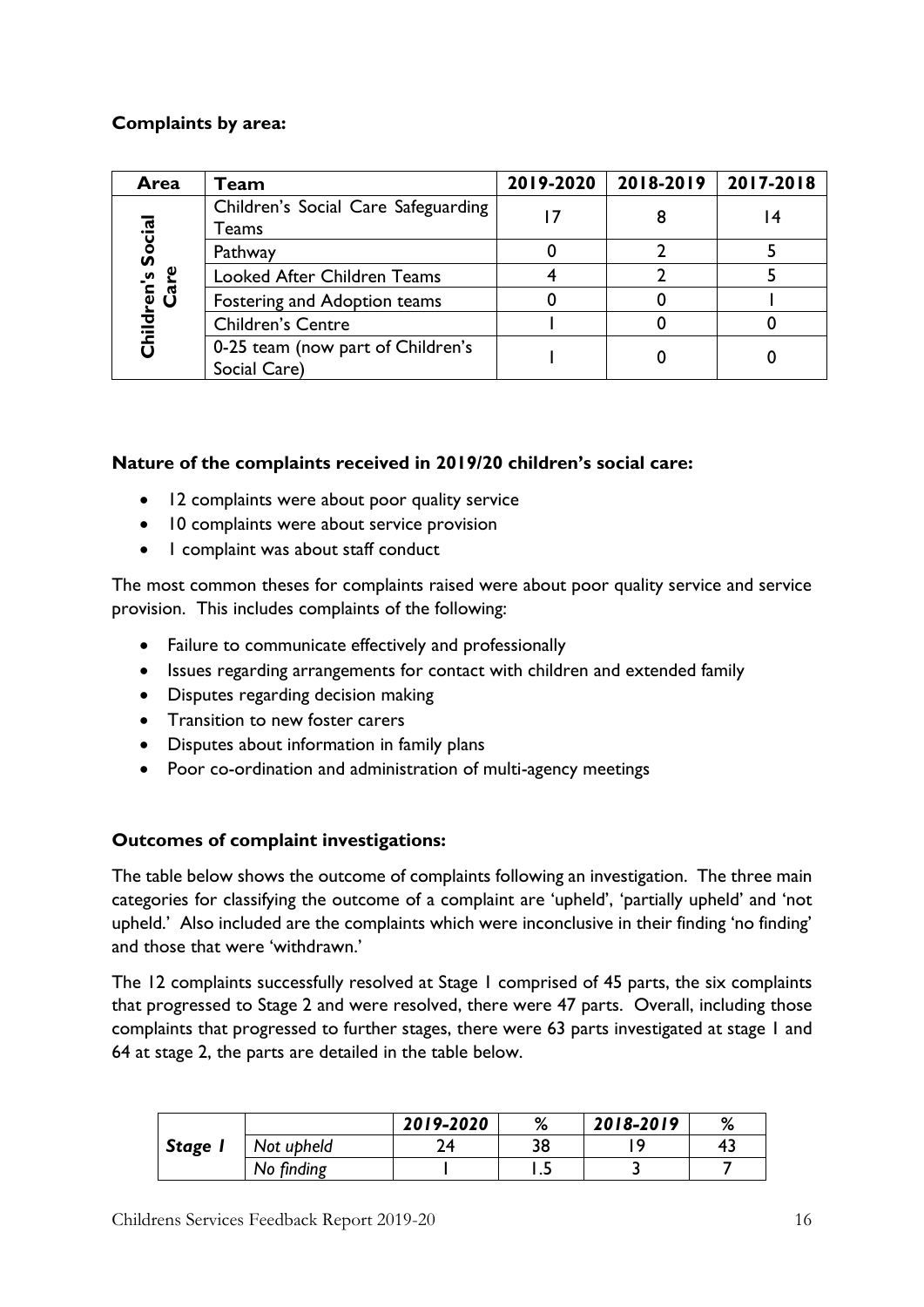|         | Withdrawn        |                | 1.5            |    |      |
|---------|------------------|----------------|----------------|----|------|
|         | Partially upheld | 10             | 16             | 8  | 18   |
|         | Upheld           | 27             | 43             | 4  | 32   |
|         | Not upheld       | 24             | 37             | 3  | 25   |
|         | No finding       | 5              | 8              |    | 8.5  |
| Stage 2 | Withdrawn        | $\overline{2}$ | 3              |    | 8.5  |
|         | Partially upheld |                |                |    |      |
|         | <b>Upheld</b>    | 26             | 4 <sub>l</sub> |    | 58   |
|         | Not upheld       |                |                | 8  | 18.5 |
|         | No finding       |                |                | 9  | 56   |
| Stage 3 | Withdrawn        |                |                |    |      |
|         | Partially upheld |                |                | າ  | 4.5  |
|         | Upheld           |                |                | 24 | 21   |

59% of complaints were upheld or partially upheld at Stage 1; 38% of the complaints made at Stage 1 were not upheld. Lessons learnt from the complaints upheld have been fed back into the service area to ensure reflection and learning takes place.

The 64 parts of the 8 complaints investigated at stage 2, two of which progressed to stage 3, were made up of:

| Complaints                                                                    | Parts |
|-------------------------------------------------------------------------------|-------|
| carried forward at Stage 1 from 2018/19 that progressed to Stage 2 in 2019/20 |       |
| progressed from Stage 1 to Stage 2 in 2019/20                                 |       |
| carried forward at Stage 2 from 2018/19                                       | 56    |
| progressed straight to Stage 2 in 2018/19                                     |       |

At Stage 2 37% (24 of 64 parts) were not upheld, with a low number upheld – 26 parts, 41%.

The data above demonstrates that whilst the number of complaints received in 2019/20 increased, a large proportion of complaints were successfully resolved at Stage 1 and of those that progressed to Stage 2 only a small proportion of decision making at stage 1 was overturned. This demonstrates the thoroughness and quality of the Stage 1 investigations and appropriateness of decision making.

#### **Children's social care complaint timescale performance:**

The statutory timescale for acknowledging complaints is 2 working days. In 2019/20 performance against this target was 73%, this is an improvement on the previous year of 55%.

Timescales for investigating a complaint through the children's social care complaint procedures are 10 working days (20 working days for complex cases) at stage one and 25 working days (65 working days for complex cases) at stage two.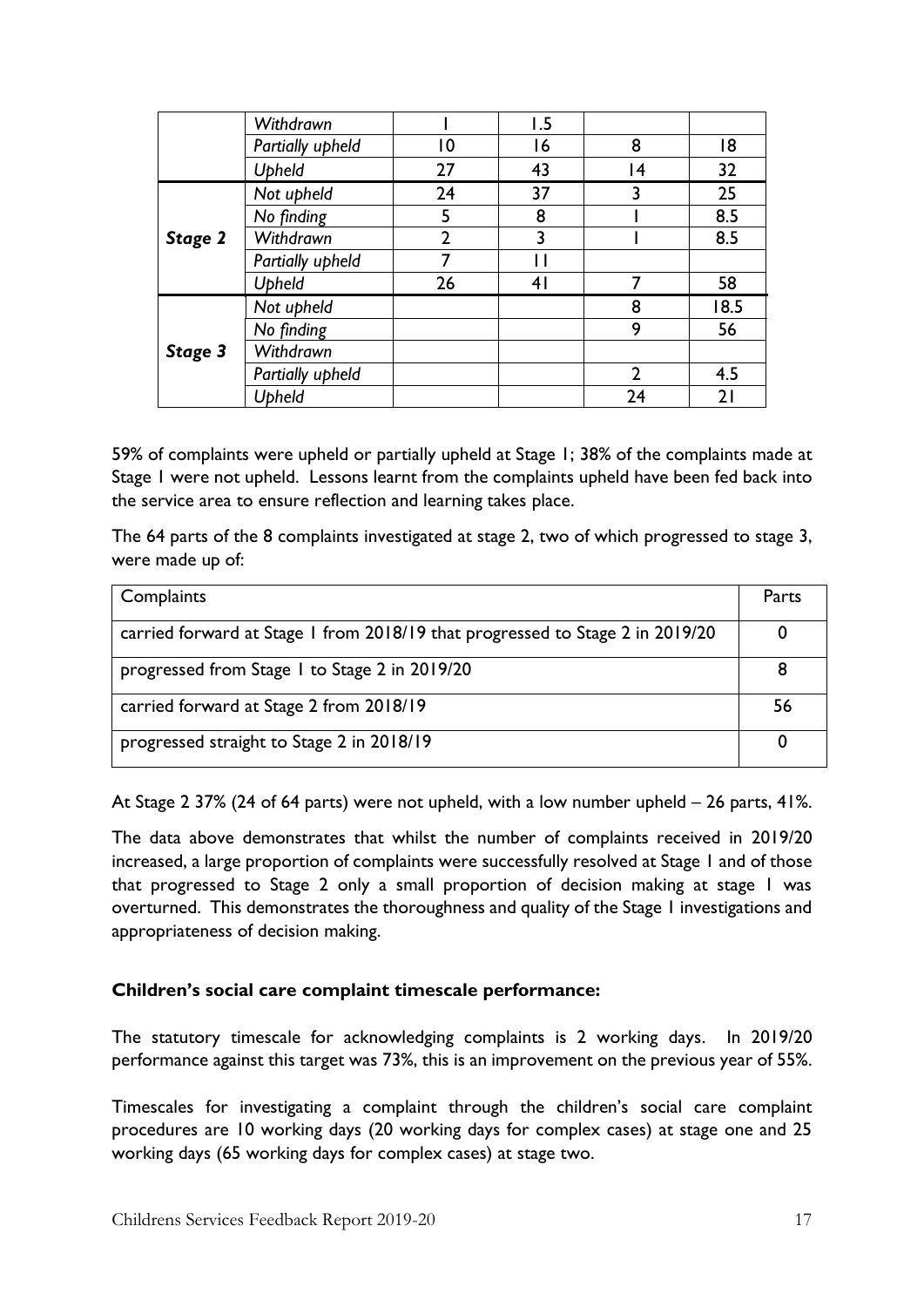Performance against timescales is detailed below showing the number of complaint investigations completed at each stage:

| Days taken       | 2019-2020 Stage 1 | 2019-2020 Stage 2 |
|------------------|-------------------|-------------------|
| >65 days         |                   |                   |
| 25-64 days       |                   |                   |
| 11-25 days       |                   |                   |
| 10 days or less  |                   |                   |
| Did not progress |                   |                   |

|                                          | 2019-2020 | 2018-2019 | 2017-2018 |
|------------------------------------------|-----------|-----------|-----------|
| Children's Social Care complaints within | 64%       | 67%       | 67%       |
| statutory times scales at Stage 1        |           |           |           |
| Children's Social Care complaints within | 25%       | 40%       | 40%       |
| statutory times scales at Stage 2        |           |           |           |

## **Lessons learnt examples from children's social care complaints within this reporting period**

Where a complaint is upheld or partially upheld, often the investigating officer will make recommendations on how the service should improve to avoid a similar situation arising for another servicer user. These actions are shared with the complainant and a system is in place for recording and monitoring the actions agreed.

Themes are identified which are shared within the service to help prevent problems occurring in the future. Actions regularly identify the need for learning to be discussed at the adult operational managers meetings and for wider sharing to improve practice.

The assessment process requires where appropriate the fully inclusive involvement of service users at all stages of the assessment process. Assessments are shared with family members.

Regular reviews of literature used on digital platforms and paper form needs to be identified when creating new guidance for service users to ensure the information continues to be pertinent and correct.

Managers across Early Years services to ensure that training has been completed or refreshed in Dispute Resolution and De-escalation Techniques.

Feedback to parents raising concerns irrespective of whether concerns have been substantiated or not.

Families are informed at the earliest opportunity when it is necessary to re-allocate a case and appropriate steps put in place to minimise any disruption.

Minutes of meetings are produced and distributed to all parties and follow up discussions take place with the family.

To consider producing a leaflet (Surviving Child Protection) which will inform families of what this means for the family and the potential impact this intervention may have.

Childrens Services Feedback Report 2019-20 18